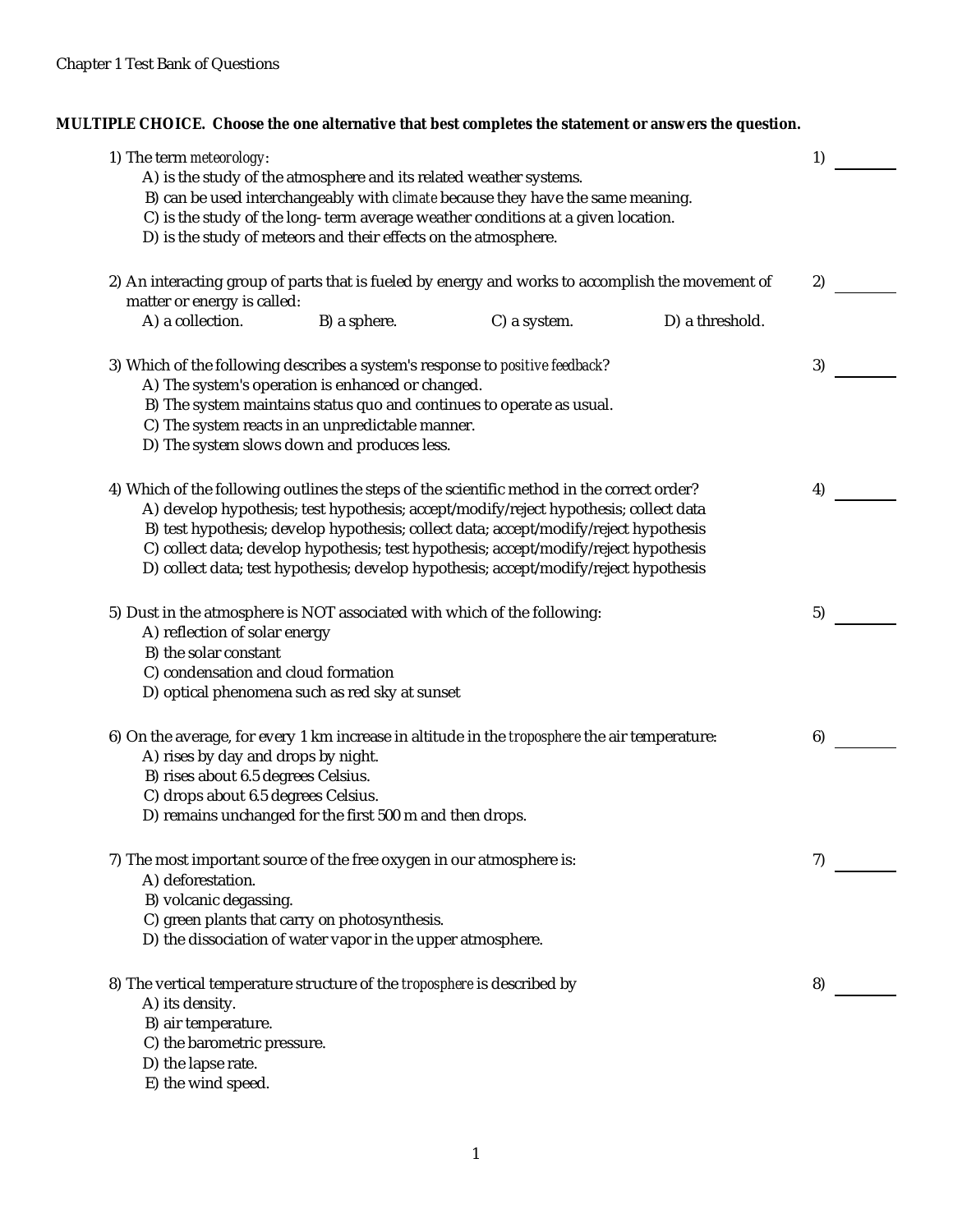| A) about 10 percent<br>B) about 20 percent<br>C) less than 4 percent<br>D) 0 - 100 percent | 9) Water vapor represents what fraction of the air near the earth's surface? |                                             |                | 9)  |
|--------------------------------------------------------------------------------------------|------------------------------------------------------------------------------|---------------------------------------------|----------------|-----|
| E) 40 - 100 percent                                                                        |                                                                              |                                             |                |     |
|                                                                                            |                                                                              |                                             |                |     |
|                                                                                            | 10) The least dense portion of the solid Earth is the                        |                                             |                | 10) |
| A) crust.                                                                                  | B) center.                                                                   | C) core.                                    | D) mantle.     |     |
|                                                                                            |                                                                              |                                             |                | 11) |
| 11) The earth system<br>A) is powered solely by the Sun.                                   |                                                                              | B) includes parts that affect one another.  |                |     |
|                                                                                            | C) influences the Martian atmosphere.                                        | D) is the highest level of system possible. |                |     |
|                                                                                            |                                                                              |                                             |                |     |
| 12) Photosynthesis                                                                         |                                                                              |                                             |                | 12) |
|                                                                                            | A) releases oxygen into the atmosphere.                                      |                                             |                |     |
|                                                                                            | B) releases carbon dioxide into the atmosphere.                              |                                             |                |     |
|                                                                                            | C) was prevalent during the first years of the earth's atmosphere.           |                                             |                |     |
|                                                                                            | D) is carried out primarily by bacteria.                                     |                                             |                |     |
|                                                                                            |                                                                              |                                             |                |     |
| 13) The troposphere is most likely to be thickest                                          |                                                                              |                                             |                | 13) |
| A) over the South Pole.<br>B) over the Arctic Circle.                                      |                                                                              |                                             |                |     |
|                                                                                            | C) at about 45 degrees north and 45 degrees south.                           |                                             |                |     |
| D) over the North Pole.                                                                    |                                                                              |                                             |                |     |
| E) over the equator.                                                                       |                                                                              |                                             |                |     |
|                                                                                            |                                                                              |                                             |                |     |
| 14) The hottest layer of the atmosphere is the                                             |                                                                              |                                             |                | 14) |
| A) thermosphere.                                                                           | B) stratosphere.                                                             | C) troposphere.                             | D) mesosphere. |     |
|                                                                                            |                                                                              |                                             |                |     |
|                                                                                            | 15) The aurora that is visible in the southern hemisphere is the             |                                             |                | 15) |
| A) aurora australis.                                                                       |                                                                              | B) ionic aurora.                            |                |     |
| C) antarctic aurora.                                                                       |                                                                              | D) aurora borealis.                         |                |     |
|                                                                                            |                                                                              |                                             |                |     |
|                                                                                            | 16) Which of the following spheres is composed exclusively of water?         |                                             |                | 16) |
| A) hydrosphere                                                                             | B) atmosphere                                                                | C) lithosphere                              | D) biosphere   |     |
|                                                                                            |                                                                              |                                             |                |     |
| 17) The ozone layer is found in the<br>A) thermosphere.                                    |                                                                              |                                             |                | 17) |
| B) ionosphere.                                                                             |                                                                              |                                             |                |     |
| C) stratosphere.                                                                           |                                                                              |                                             |                |     |
| D) troposphere.                                                                            |                                                                              |                                             |                |     |
| E) mesosphere.                                                                             |                                                                              |                                             |                |     |
|                                                                                            |                                                                              |                                             |                |     |
|                                                                                            | 18) The summit of Mt. Everest (8.85 km) is found in the                      |                                             |                | 18) |
| A) troposphere.                                                                            | B) stratosphere.                                                             | C) thermosphere.                            | D) mesosphere. |     |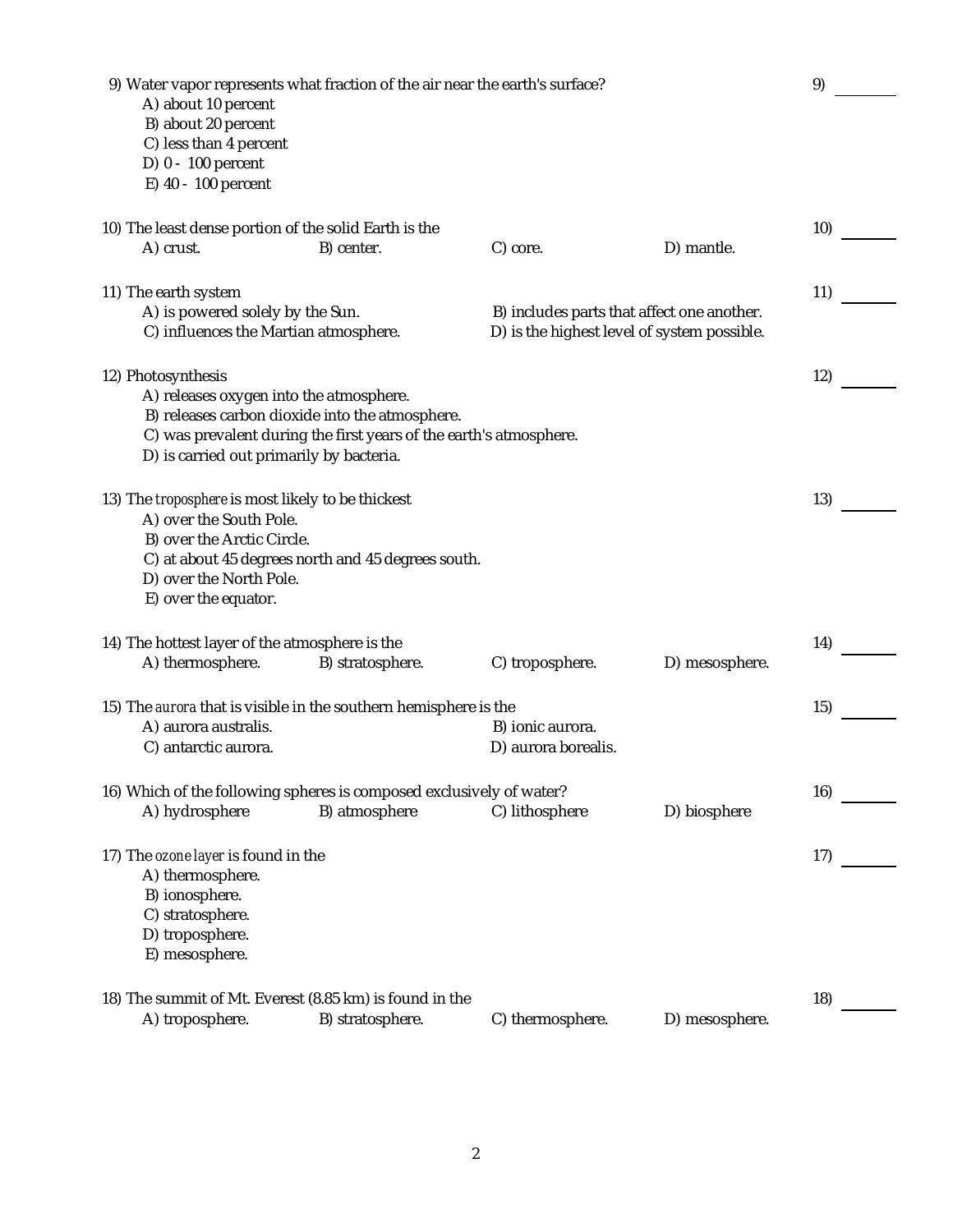19) Radiosondes have been used regularly since 19 and 19 and 19 and 19 and 19 and 19 and 19 and 19 and 19 and 19 and 19 and 19 and 19 and 19 and 19 and 19 and 19 and 19 and 19 and 19 and 19 and 19 and 19 and 19 and 19 and A) 1776. B) the early 1940s. C) the late 1920s. D) the mid 1960s. E) World War II.

| 20) Which of the following is NOT true of radiosondes?<br>A) They are launched hourly from nearly every weather station in the United States.<br>B) They are carried aloft by weather balloons.<br>C) They are critical sources of data for weather forecasters.<br>D) They send meteorological data to the ground via radio transmitters. | 20) |  |
|--------------------------------------------------------------------------------------------------------------------------------------------------------------------------------------------------------------------------------------------------------------------------------------------------------------------------------------------|-----|--|
| 21) Which one of the following is not a term used to designate one of the "spheres" of the earth's<br>environment?<br>A) hydrosphere<br>B) geosphere<br>C) biosphere<br>D) lithosphere<br>E) atmosphere                                                                                                                                    | 21) |  |
| 22) Air may best be described as:<br>A) an element.<br>B) a compound.<br>C) cool and breezy.<br>D) one of four basic substances that composes all things.<br>E) a mixture.                                                                                                                                                                 | 22) |  |
| 23) Which one of the following is the MOST abundant gas in the atmosphere?<br>A) argon<br>B) hydrogen<br>C) carbon dioxide<br>D) oxygen<br>E) nitrogen                                                                                                                                                                                     | 23) |  |
| 24) Scientists believe that a growing amount of this gas in the atmosphere will probably bring about a<br>warming of the lower atmosphere.<br>A) argon<br>B) hydrogen<br>C) carbon dioxide                                                                                                                                                 | 24) |  |

- D) nitrogen
- E) oxygen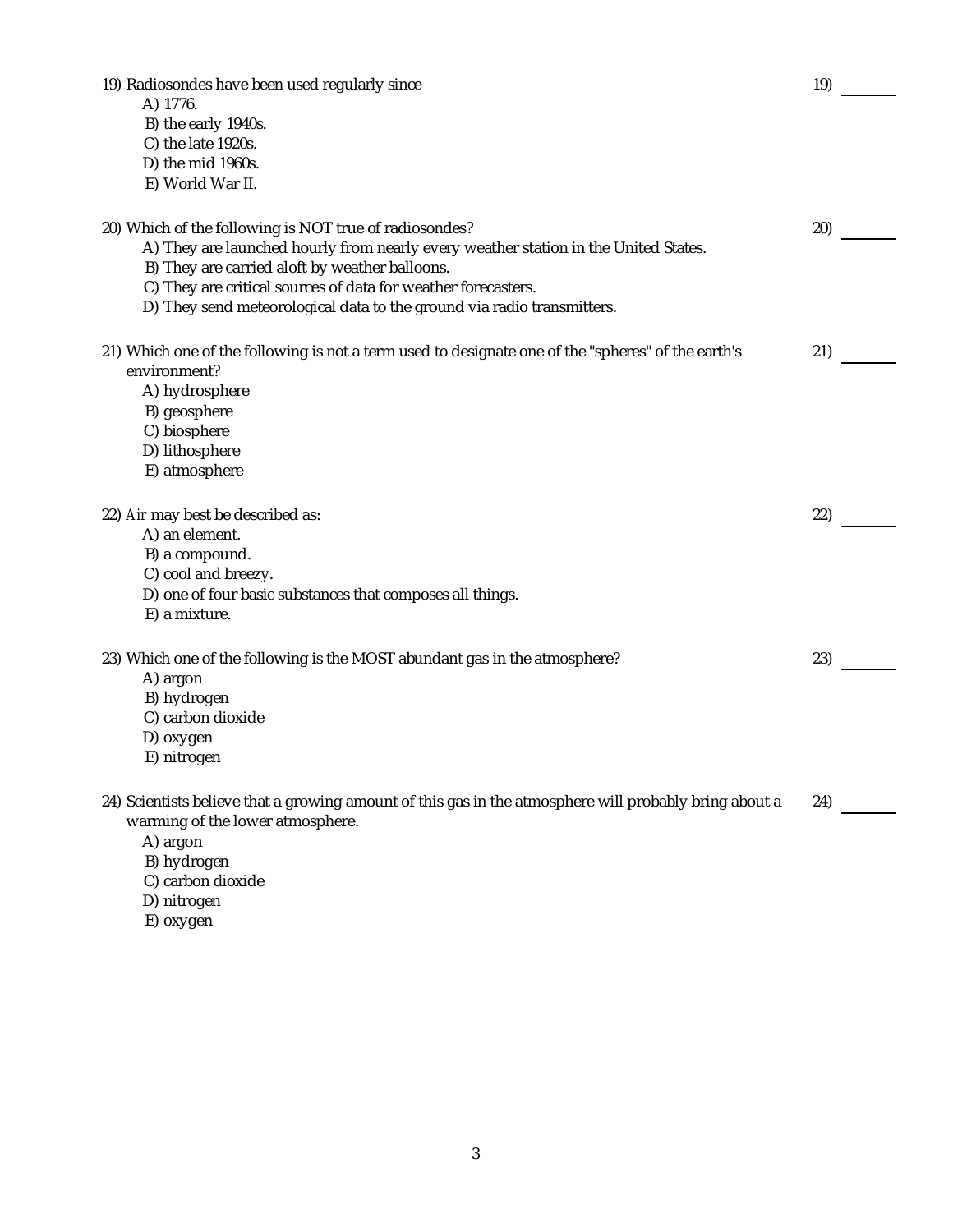*Consider the following diagram, and then answer the question below.*



25) What best explains the 'bumps' seen in the seen in the CO<sub>2</sub> concentrations on the graph above? 25)

A) Greater amounts of CO<sub>2</sub> released by the burning of fossil fuels for heat during the winter.

B) A cyclic pattern in the eruption of volcanoes, causing more CO<sub>2</sub> to be released each spring.

C) Changes in plant growth that result in less CO<sub>2</sub> being absorbed during the dormant season

D) Higher levels of traffic producing more CO<sub>2</sub> during the summer travel season

| 26) Which of the following is NOT a variable component of the atmosphere?                                                                                                   |                |           |            |                   | 26) |
|-----------------------------------------------------------------------------------------------------------------------------------------------------------------------------|----------------|-----------|------------|-------------------|-----|
| A) aerosols                                                                                                                                                                 | B) water vapor |           | C) ozone   | D) carbon dioxide |     |
| 27) This variable atmospheric component can exist in all three states of matter (solid, liquid, and gas) at<br>the temperatures and pressures that normally exist on Earth. |                |           |            |                   | 27) |
| A) water                                                                                                                                                                    | B) ozone       | C) oxygen | D) methane | E) nitrogen       |     |
| 28) This atmospheric component absorbs damaging ultraviolet radiation from the Sun.<br>A) nitrogen                                                                          | B) neon        | C) ozone  | D) argon   | E) helium         | 28) |
| 29) Ninety percent of our atmosphere lies below an altitude of about:                                                                                                       |                |           |            |                   | 29) |
| A) 16 km.                                                                                                                                                                   | B) 6 km.       | C) 65 km. | D) 31 km.  | E) 100 km.        |     |
| 30) With an <i>increase</i> in altitude, air pressure:<br>A) increases at a constant rate.                                                                                  |                |           |            |                   | 30) |
| B) decreases at a constant rate.                                                                                                                                            |                |           |            |                   |     |
| C) decreases at a decreasing rate.                                                                                                                                          |                |           |            |                   |     |
| D) decreases at an increasing rate.                                                                                                                                         |                |           |            |                   |     |

E) increases at a decreasing rate.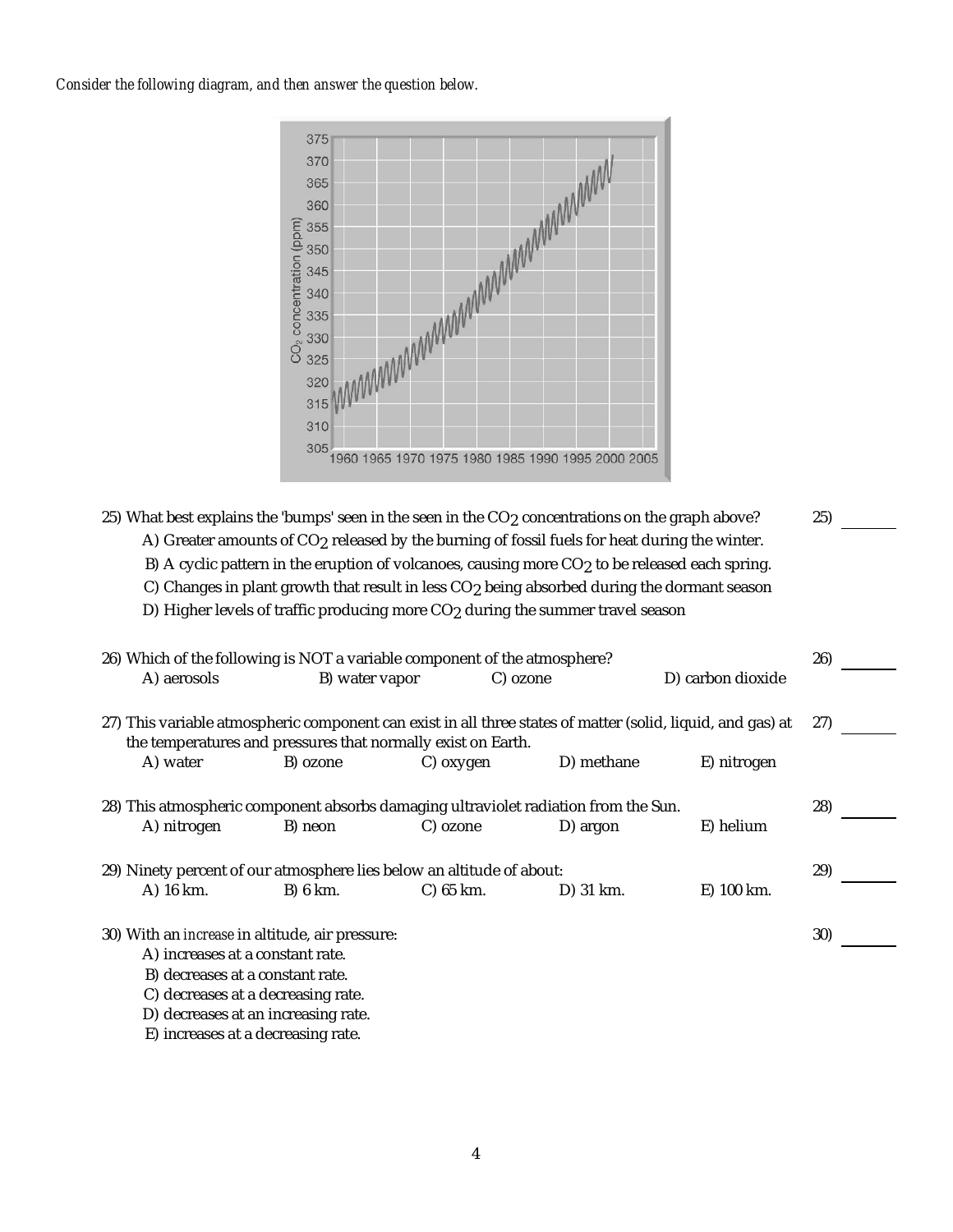| 31) Atmospheric pressure is caused by:                                                                                                                            |                                                                                                                  |                                                        |                   | 31) |
|-------------------------------------------------------------------------------------------------------------------------------------------------------------------|------------------------------------------------------------------------------------------------------------------|--------------------------------------------------------|-------------------|-----|
| A) the weight of the air above.                                                                                                                                   |                                                                                                                  | B) the air's motion.                                   |                   |     |
| C) Earth's magnetic field.                                                                                                                                        |                                                                                                                  | D) solar radiation.                                    |                   |     |
| 32) When chlorofluorocarbons (CFCs) are subjected to sunlight, _______ is released which acts to<br>destroy ozone molecules.<br>A) nitrogen                       |                                                                                                                  |                                                        |                   | 32) |
| B) hydrogen<br>C) chlorine<br>D) carbon dioxide<br>E) carbon                                                                                                      |                                                                                                                  |                                                        |                   |     |
| 33) Which of the following is the MOST important atmospheric component with regard to the earth's<br>climate?<br>A) ozone<br>B) nitrogen<br>C) argon<br>D) oxygen |                                                                                                                  |                                                        |                   | 33) |
| E) water vapor<br>34) The four <i>thermal</i> layers of the atmosphere in order beginning from the surface are:                                                   | A) thermosphere, stratosphere, mesosphere, troposphere<br>B) troposphere, stratosphere, mesosphere, thermosphere |                                                        |                   | 34) |
|                                                                                                                                                                   | C) stratosphere, troposphere, mesosphere, thermosphere<br>D) mesosphere, stratosphere, thermosphere, troposphere |                                                        |                   |     |
| 35) The "weather sphere" is in the                                                                                                                                |                                                                                                                  |                                                        |                   | 35) |
| A) mesosphere.                                                                                                                                                    | B) stratosphere.                                                                                                 | C) troposphere.                                        | D) thermosphere.  |     |
| 36) The lowest temperatures in the atmosphere exist in the<br>A) troposphere.                                                                                     | B) stratosphere.                                                                                                 | C) thermosphere.                                       | D) mesosphere.    | 36) |
| 37) Ozone is concentrated in the<br>A) stratosphere.                                                                                                              | B) thermosphere.                                                                                                 | C) troposphere.                                        | D) mesosphere.    | 37) |
|                                                                                                                                                                   |                                                                                                                  |                                                        |                   |     |
| 38) The heterosphere and ionosphere are both found in the                                                                                                         |                                                                                                                  |                                                        |                   | 38) |
| A) stratosphere.                                                                                                                                                  | B) troposphere.                                                                                                  | C) mesosphere.                                         | D) thermosphere.  |     |
| 39) A primary difference between the concepts of weather and climate is the<br>A) type of weather elements measured.<br>C) measuring technique used.              |                                                                                                                  | B) temperature scale used.<br>D) time period involved. |                   | 39) |
| 40) Which of these was NOT involved with the formation and evolution of our present atmosphere?<br>A) outgassing                                                  | B) photosynthesis                                                                                                | C) cooling                                             | D) stratification | 40) |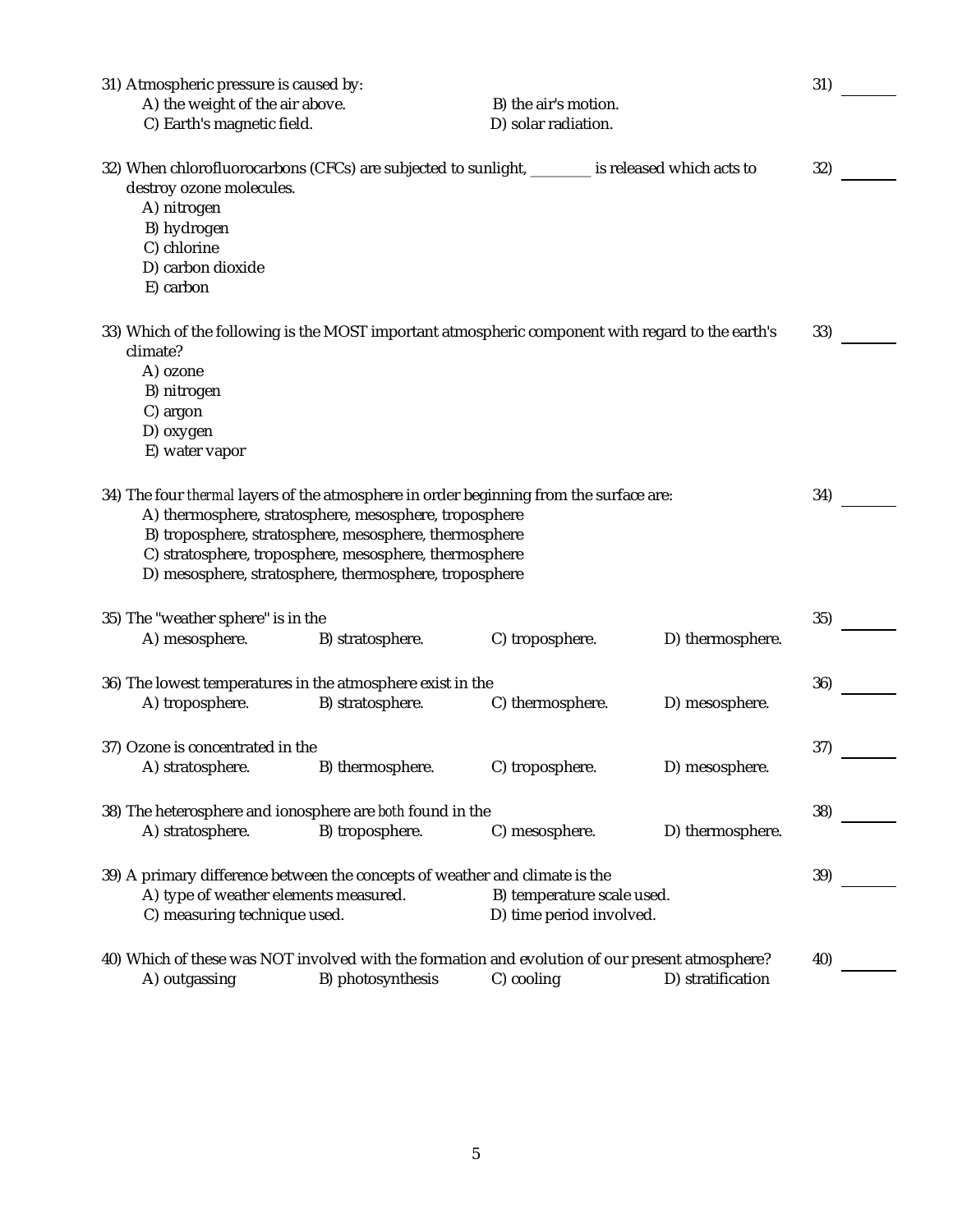| 41) The approximate altitude of auroral displays is<br>A) above 500 km.<br>B) about 50 km.<br>C) below 30 km.<br>D) 80 - 400 km.<br>E) above 1000 km.                                                                                                                   |                  |                                                  |                  | 41) |
|-------------------------------------------------------------------------------------------------------------------------------------------------------------------------------------------------------------------------------------------------------------------------|------------------|--------------------------------------------------|------------------|-----|
| 42) The <i>ionosphere</i> is an atmospheric region defined on the basis of<br>A) temperature structure.<br>C) electrical charges.                                                                                                                                       |                  | B) pressure.<br>D) composition.                  |                  | 42) |
| 43) Which of these is NOT a significant factor in the role played by particles or dust in the atmosphere?<br>A) cloud formation<br>C) absorption of sunlight                                                                                                            |                  | B) ozone production<br>D) reflection of sunlight |                  | 43) |
| 44) The normal lapse rate applies to the<br>A) mesosphere.                                                                                                                                                                                                              | B) stratosphere. | C) troposphere.                                  | D) thermosphere. | 44) |
| 45) This country has the greatest variety of weather in the world.<br>A) Australia<br><b>B) United States</b><br>C) China<br>D) Russia<br>E) South Africa                                                                                                               |                  |                                                  |                  | 45) |
| 46) The majority of the water outside of the oceans is in the form of<br>A) streams.<br>B) groundwater.<br>C) lakes.<br>D) glacial ice.<br>E) water vapor in the atmosphere.                                                                                            |                  |                                                  |                  | 46) |
| 47) The basic elements of weather and climate include all of the following, except:<br>A) the pressure of the air.<br>B) the humidity of the air.<br>C) the type and amount of cloudiness.<br>D) the temperature of the air.<br>E) the chemical composition of the air. |                  |                                                  |                  | 47) |
| 48) Which one of the following gases has the greatest effect on weather?<br>A) ozone<br>B) nitrogen<br>C) water vapor<br>D) oxygen                                                                                                                                      |                  |                                                  |                  | 48) |

E) argon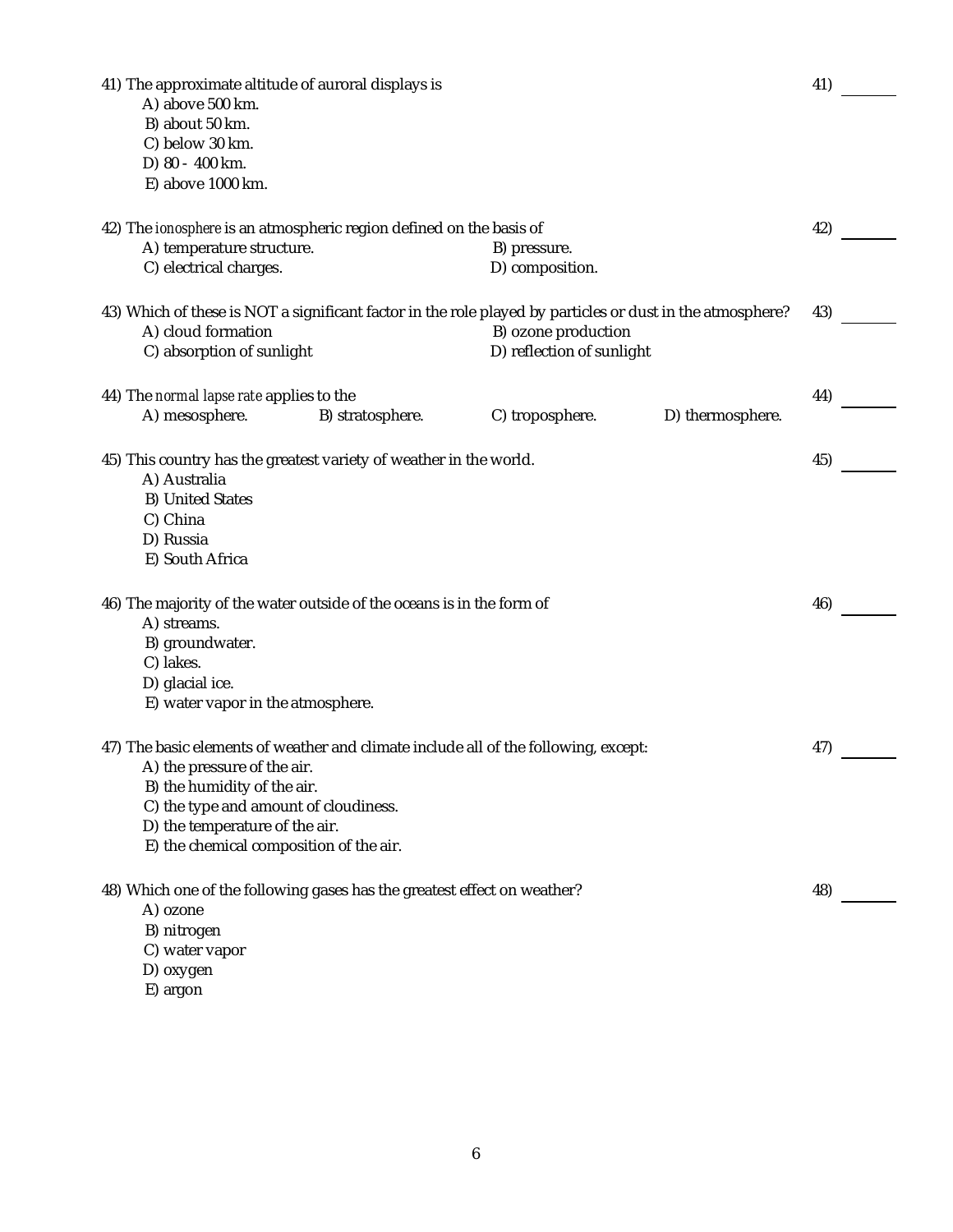| 49) Studies have shown that on average ozone depletion is greatest over this area.<br>A) the Middle East | 49) |  |
|----------------------------------------------------------------------------------------------------------|-----|--|
| B) Australia                                                                                             |     |  |
| C) North America                                                                                         |     |  |
| D) Antarctica                                                                                            |     |  |
| E) Europe                                                                                                |     |  |
| 50) Ozone:                                                                                               | 50) |  |
| A) is rapidly depleting for reasons scientists do not yet fully understand.                              |     |  |
| B) protects life on Earth by filtering harmful UV radiation from sunlight.                               |     |  |
| C) is concentrated in the mesosphere.                                                                    |     |  |
| D) is considered beneficial at the surface of the Earth.                                                 |     |  |
| 51) The Montreal Protocol                                                                                | 51) |  |
| A) has already created a reduction in ozone-depleting gases in the atmosphere.                           |     |  |
| B) was not adhered to by the United States.                                                              |     |  |
| C) called for a 10 percent reduction in CFC production by the end of the century.                        |     |  |
| D) was designed primarily to address the problem of global warming.                                      |     |  |
| E) is generally considered a diplomatic disaster by most environmentalists.                              |     |  |
| 52) The first function of water vapor in the earth's original atmosphere was to                          | 52) |  |
| A) provide needed nourishment for primitive plants.                                                      |     |  |
| B) increase the amount of carbon dioxide in the atmosphere.                                              |     |  |
| C) fall as rain and thus cool the earth's surface.                                                       |     |  |
| D) create oxygen.                                                                                        |     |  |
| E) block the solar wind.                                                                                 |     |  |
| 53) The most abundant gas in the Martian atmosphere is                                                   | 53) |  |
| A) methane.                                                                                              |     |  |
| B) nitrogen.                                                                                             |     |  |
| C) water vapor.                                                                                          |     |  |
| D) carbon dioxide.                                                                                       |     |  |
| E) oxygen.                                                                                               |     |  |
| 54) The aurora borealis will most likely be stronger                                                     | 54) |  |
| A) above the South Pole.                                                                                 |     |  |
| B) when there is a lot of solar flare activity.                                                          |     |  |
| C) nearest the equator.                                                                                  |     |  |
| D) when there are few ions in the ionosphere.                                                            |     |  |
| 55) The primary function of the Tropical Rainfall Measuring Mission is to:                               | 55) |  |
| A) aid in the reconstruction of past climates in the tropics.                                            |     |  |
| B) provide satellite data about precipitation in the low latitudes, over both land and water.            |     |  |
| C) utilize remote sensing to measure precipitation amounts in uninhabitated rain forests.                |     |  |
| D) forecast the tracks of hurricanes in the Northern Hemisphere.                                         |     |  |
| TRUE/FALSE. Write 'T' if the statement is true and 'F' if the statement is false.                        |     |  |
| 56) The thermosphere is the coldest layer of the atmosphere.                                             | 56) |  |
| 57) Weather occurs in the thermosphere.                                                                  | 57) |  |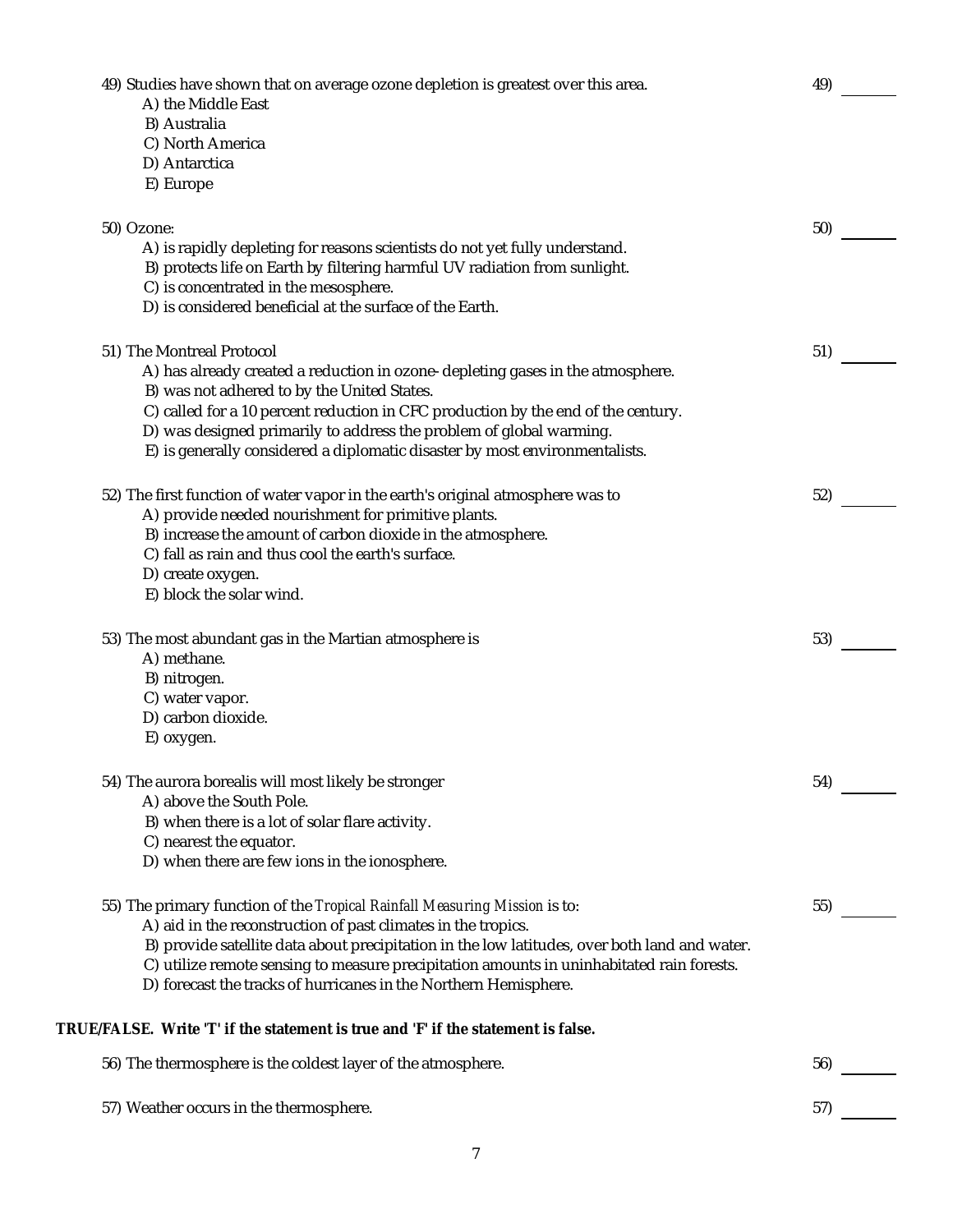| 58) The largest hole in the ozone layer was observed in 1974.                                                                                                        | 58) |
|----------------------------------------------------------------------------------------------------------------------------------------------------------------------|-----|
| 59) Nearly all of planet Earth's mass is in the region known as the hydrosphere.                                                                                     | 59) |
| 60) Carbon dioxide's importance in the atmosphere is solely due to its absorption and release of latent<br>heat.                                                     | 60) |
| 61) Ozone is actually a form of the element hydrogen.                                                                                                                | 61) |
| 62) Ozone is continually created in our atmosphere by solar radiation.                                                                                               | 62) |
| 63) Ozone is a significant atmospheric component in the greenhouse effect.                                                                                           | 63) |
| 64) The troposphere is part of the homosphere.                                                                                                                       | 64) |
| 65) The stratosphere is an example of a temperature inversion.                                                                                                       | 65) |
| 66) Compared to Earth, the density of the martian atmosphere is very high.                                                                                           | 66) |
| 67) Compared to Earth, the density of the martian atmosphere is very high.                                                                                           | 67) |
| 68) The tropopause is found where the air temperature stops decreasing with height.                                                                                  | 68) |
| 69) The oceans cover about 50 percent of the earth's surface.                                                                                                        | 69) |
| 70) Weather and climate are synonymous terms.                                                                                                                        | 70) |
| 71) Although carbon dioxide is present only in small amounts, it is still more significant<br>meteorologically than the other more abundant gases composing dry air. | 71) |
| 72) "Average weather" is an adequate definition of climate.                                                                                                          | 72) |
| 73) The depletion of stratospheric ozone is primarily a problem only in urban areas.                                                                                 | 73) |
| 74) At one time the earth's atmosphere contained no free oxygen.                                                                                                     | 74) |
| 75) Scientific hypotheses are rejected when they do not agree with observed data.                                                                                    | 75) |
| 76) The atmosphere ends abruptly at an altitude of 30 kilometers.                                                                                                    | 76) |
| 77) Benjamin Franklin was the first to discover that temperatures do not continually decrease with an<br>increase in altitude.                                       | 77) |
| 78) There is no well-defined thermopause.                                                                                                                            | 78) |
| 79) Auroral displays increase conspicuously at times when sunspots are most numerous.                                                                                | 79) |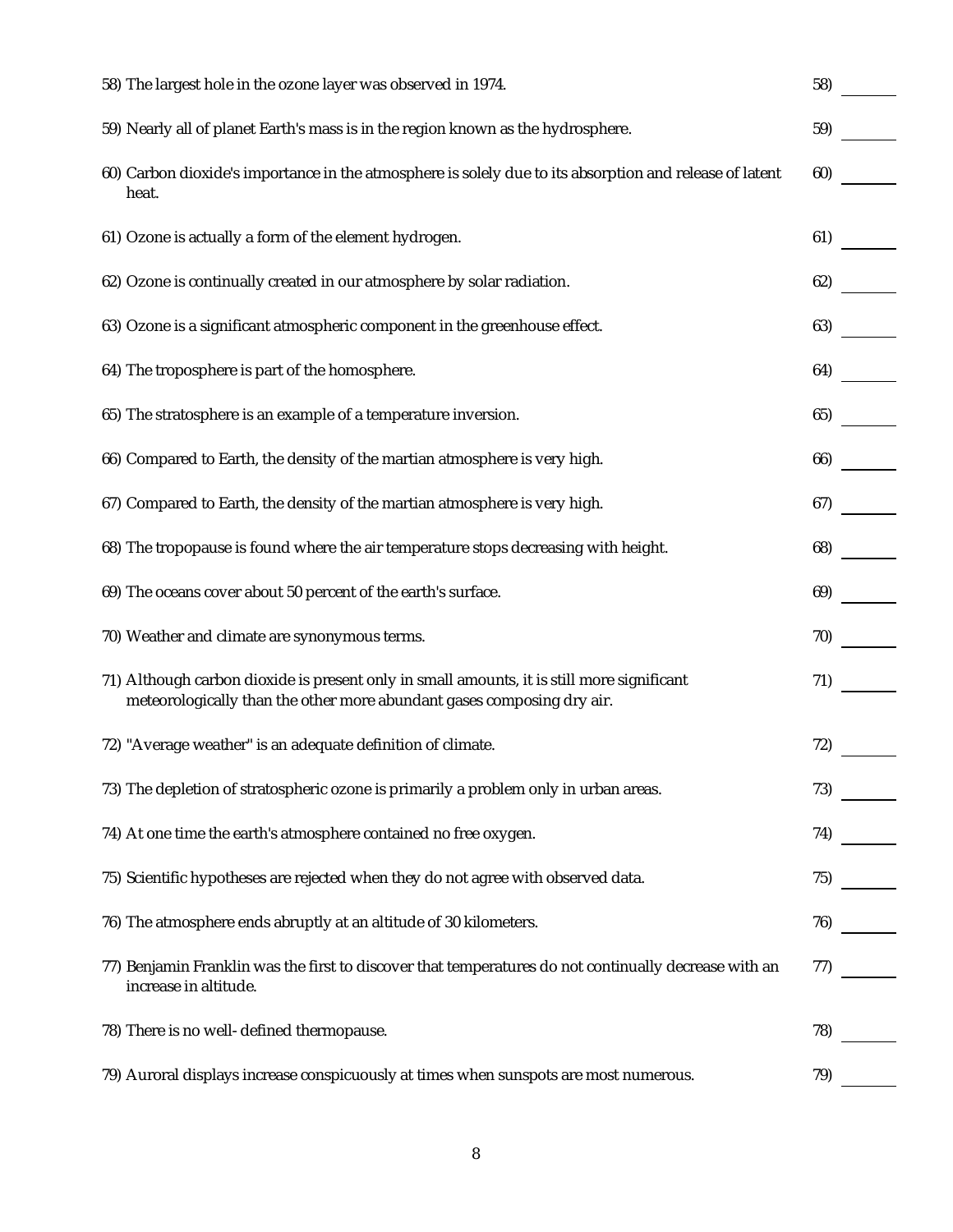| 80) A scientific hypothesis may be regarded as a tentative explanation of observed facts or events.                                                                  | 80) |
|----------------------------------------------------------------------------------------------------------------------------------------------------------------------|-----|
| 81) Vertical motion in the lower atmosphere is strongly related to the environmental lapse rate.                                                                     | 81) |
| 82) The ionosphere is a region within the stratosphere.                                                                                                              | 82) |
| 83) Weather influences people, but people don't influence weather.                                                                                                   | 83) |
| 84) The biosphere interacts with the lithosphere, the hydrosphere, and the atmosphere.                                                                               | 84) |
| 85) The rise of atmospheric carbon dioxide levels over the last century is due primarily to the burning<br>of fossil fuels.                                          | 85) |
| 86) Depletion of the ozone layer leads to increased amounts of UV radiation striking the surface of the<br>earth.                                                    | 86) |
| 87) There is a sharp and definable boundary between the atmosphere and outer space.                                                                                  | 87) |
| 88) The environmental lapse rate is not constant.                                                                                                                    | 88) |
| 89) Satellites do not orbit in the thermosphere because the intense heat would quickly incinerate them.                                                              | 89) |
| 90) The ions in the ionosphere come primarily from oxygen and nitrogen.                                                                                              | 90) |
| 91) Earth is considered a closed system in terms of matter.                                                                                                          | 91) |
| SHORT ANSWER. Write the word or phrase that best completes each statement or answers the question.                                                                   |     |
| 92) If a scientific theory is to be accepted and considered useful, it must be able to: _______.<br>92)                                                              |     |
| 93) The stratosphere is home to a layer of gas known as _______.<br>93)                                                                                              |     |
| 94) The primary usefulness of satellites in observing the weather is their ability to provide<br>94)                                                                 |     |
| 95) The state of the atmosphere at a given time and place defines the term _______.<br>95)                                                                           |     |
| 96) A lightweight instrument package that is carried aloft by a balloon and transmits data on<br>96)<br>temperature, pressure, and humidity is called a(n) ________. |     |
| 97) That portion of the atmosphere where the makeup of the air is uniform in terms of the<br>97)<br>proportions of its component gases is termed the _______.        |     |
| 98) What causes the region of warmer temperatures found in the stratosphere?<br>98)                                                                                  |     |
| 99) List four of the basic elements of weather and climate.<br>99)                                                                                                   |     |